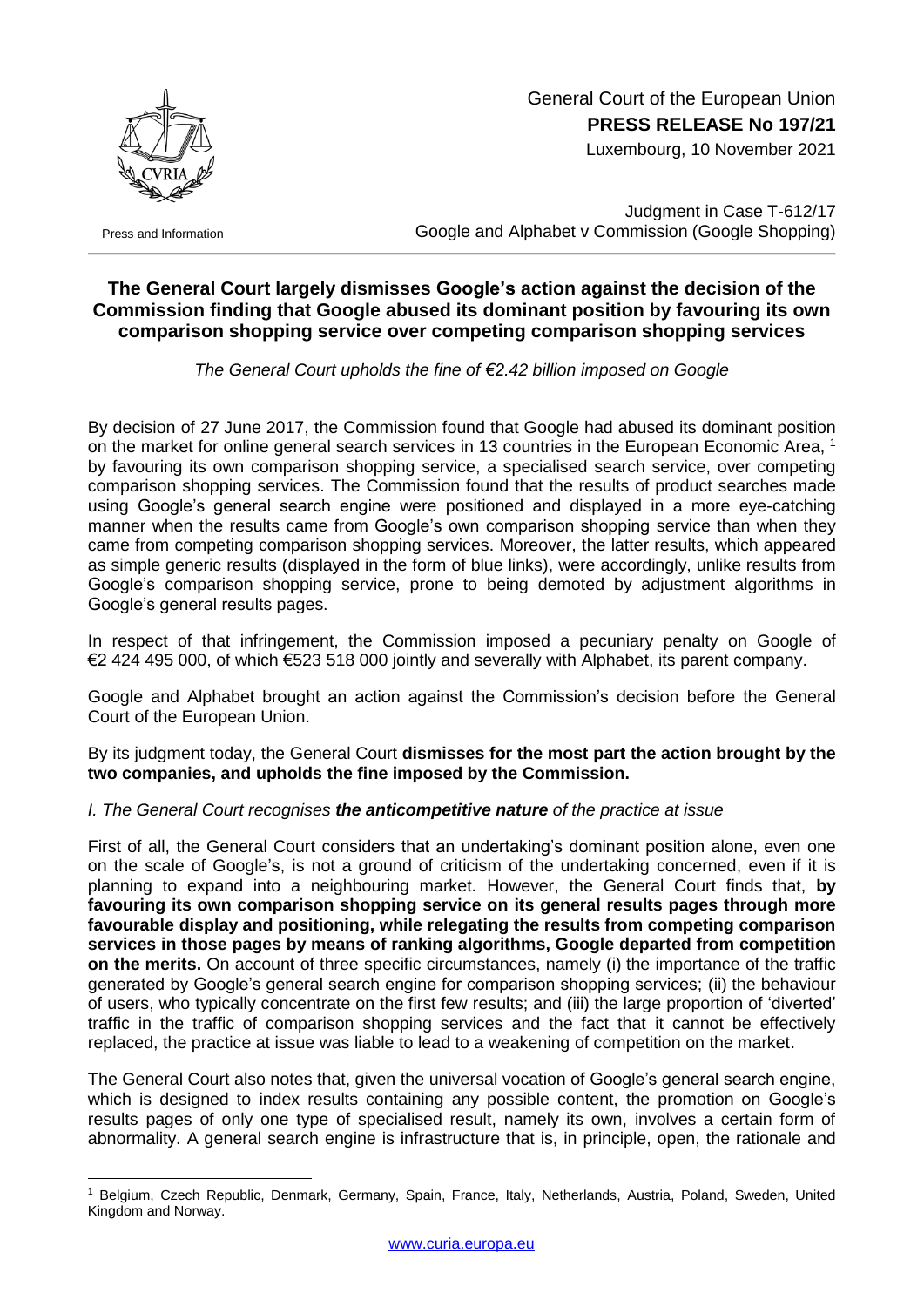value of which lie in its capacity to be open to results from external (third-party) sources and to display those sources, which enrich and enhance the credibility of the search engine.

Next, the General Court considers that the present case relates to the conditions of supply by Google of its general search service by means of access to general results pages for competing comparison shopping services. It states, in that respect, that the general results page has characteristics akin to those of an essential facility inasmuch as there is currently no actual or potential substitute available that would enable it to be replaced in an economically viable manner on the market. However, the General Court confirms that not every practice relating to access to such a facility necessarily means that it must be assessed in the light of the conditions applicable to the refusal to supply set out in the judgment in *Bronner*, <sup>2</sup> on which Google relied in support of its arguments. In that context, the General Court considers that the practice at issue is based not on a refusal to supply but on a difference in treatment by Google for the sole benefit of its own comparison service, and therefore that the judgment in *Bronner* is not applicable in this case.

Lastly, the General Court finds that Google's differentiated treatment is based on the origin of the results, that is, whether they come from its own comparison shopping service or from competing services. The General Court thus rules that, in reality, **Google favours its own comparison shopping service over competing services, rather than a better result over another result.**  The General Court notes that even if the results from competing comparison shopping services were more relevant, they could never receive the same treatment as results from Google's comparison shopping service in terms of their positioning or their display. While Google did subsequently enable competing comparison shopping services to enhance the quality of the display of their results by appearing in its 'boxes' in return for payment, the General Court notes that that service depended on the comparison shopping services changing their business model and ceasing to be Google's direct competitors, becoming its customers instead.

#### *II. The Commission correctly found harmful effects on competition*

The General Court rejects the arguments put forward by Google in challenging the passages of the contested decision relating to the **consequences of the practice at issue for traffic.** The General Court points out that those arguments take account only of the impact of the display of results from Google's comparison shopping service, without taking into account the impact of the poor placement of results from competing comparison shopping services in the generic results. Yet **the Commission had called into question the combined effects of those two aspects**, relying in that respect on numerous factors, including specific traffic data and the correlation between the visibility of a result and the traffic to the website from which that result comes, to establish the link between Google's conduct and the overall decrease in traffic from its general results pages to competing comparison shopping services and the significant increase in traffic for its own comparison shopping service.

As regards the **effects of the practice at issue on competition**, the General Court recalls that an abuse of a dominant position exists where the dominant undertaking, through recourse to methods different from those governing normal competition, hinders the maintenance of the degree of competition in the market or the growth of that competition, and that that may be established merely by demonstrating that its conduct is capable of restricting competition. Accordingly, while the Commission was required to analyse all the relevant circumstances, including Google's arguments in relation to the actual evolution of the markets, it was not required to identify actual exclusionary effects on the markets. In that context the General Court notes that, in this case, after having measured the actual effects of the conduct concerned on comparison shopping services' traffic from Google's general results pages, the Commission had a sufficient basis for showing as it did that that traffic accounted for a large share of their total traffic, that that share could not be effectively replaced by other sources of traffic, such as advertising (AdWords) or mobile applications, and that the potential outcome was the disappearance of comparison shopping services, less innovation on their market and less choice for consumers, characteristic features of a weakening of competition.

<sup>&</sup>lt;u>.</u> <sup>2</sup> Judgment of the Court of Justice of 26 November 1998, *Bronner* [\(C-7/97\)](http://curia.europa.eu/juris/documents.jsf?num=C-7/97), see also PR [72/98.](https://curia.europa.eu/fr/actu/communiques/cp98/cp9872fr.htm)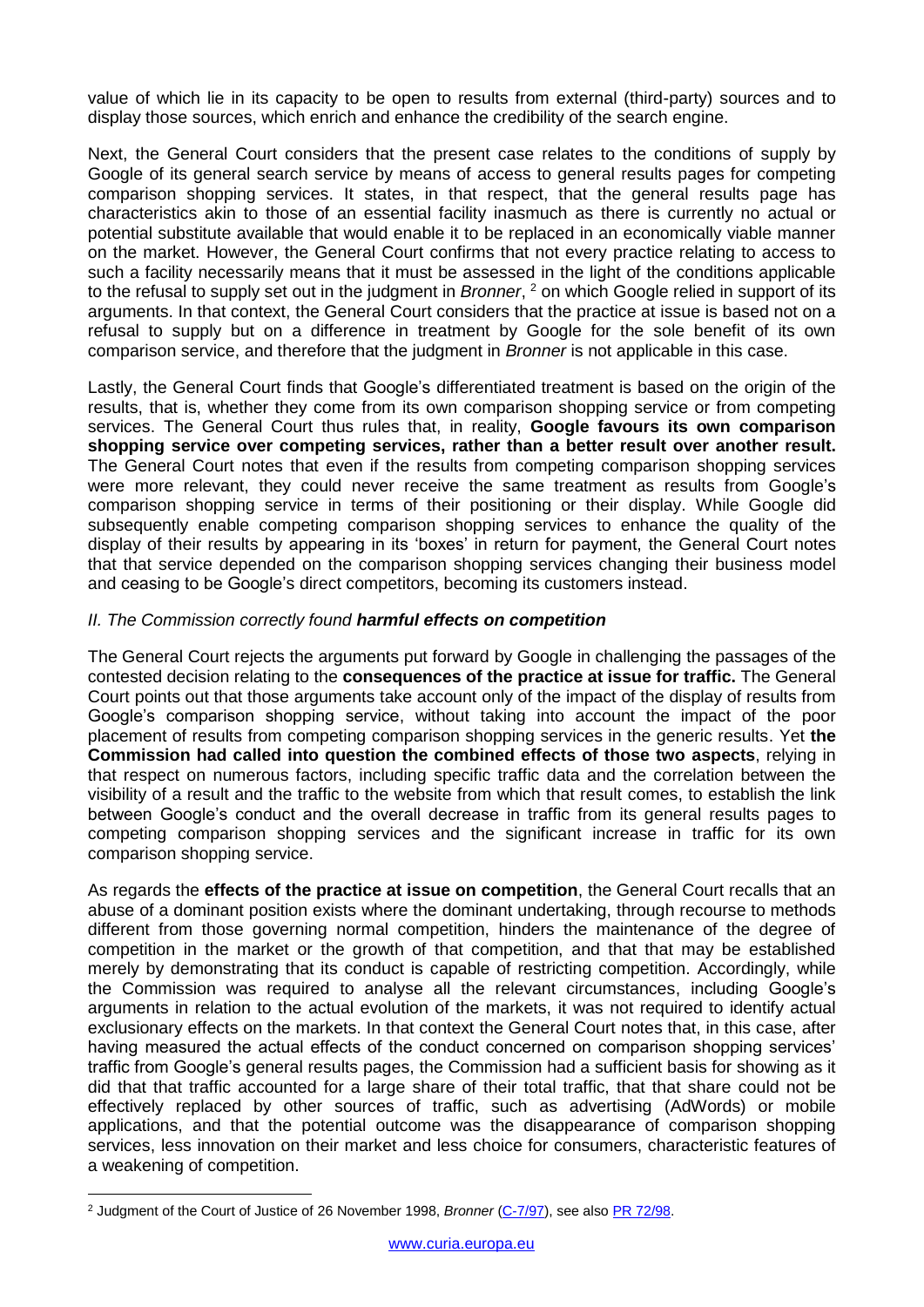The General Court also rejects Google's argument that competition on the market for comparison shopping services remains strong because of the presence **of merchant platforms** on that market. The General Court confirms the Commission's assessment that **those platforms are not on the same market.** Although both categories of website offer product search functions, they do not do so under the same conditions, and users, whether internet users or online sellers, do not use them in the same way but do so, if at all, on a complementary basis. The General Court therefore endorses the Commission's view that there is little competitive pressure on Google from merchant platforms. It makes clear that even if merchant platforms had been in the same market as comparison shopping services, the anticompetitive effect identified would have been sufficient for Google's conduct to be characterised as abusive because, in all the countries concerned, a not insignificant share of that market, that of comparison shopping services, would have been affected. The General Court **therefore confirms the Commission's analysis** *in respect of the market for specialised search services* **for comparison shopping.**

However, the General Court considers that the Commission did not establish that Google's conduct had had – even potential – anticompetitive effects on the *market for general search services* and therefore annuls the finding of an infringement in respect of that market alone.

### *III. The General Court rules out any objective justifications for Google's conduct*

In further disputing that its conduct was abusive, Google relied, first, on the allegedly procompetitive characteristics of its conduct, in the sense that it is said to have improved the quality of its search service and counterbalanced the exclusionary effect linked to the practice at issue, and, secondly, on technical constraints preventing Google from providing the equal treatment sought by the Commission.

The General Court rejects those arguments. It finds, first, that while the algorithms for the ranking of generic results or the criteria for the positioning and display of Google's specialised product results may, as such, represent pro-competitive service improvements, that does not justify the practice at issue, namely, the unequal treatment of results from Google's comparison shopping service and results from competing comparison shopping services. The General Court considers, secondly, that **Google has not demonstrated efficiency gains linked to that practice that would counteract its negative effects on competition.**

#### *IV. Following a fresh assessment of the infringement, the General Court confirms the amount of the penalty*

Finally, the General Court rejects Google's arguments that no penalty should have been imposed on it. In particular, the imposition of a penalty on Google was precluded neither by the fact that the type of conduct in question had been analysed for the first time by the Commission in the light of competition rules, nor by the fact that the Commission had, at one stage in the procedure, indicated that it could not require Google to make certain modifications to its practices or that it had been willing to try to resolve the case by means of commitments to be given by Google.

Furthermore, having made its own assessment of the facts with a view to determining the level of the penalty, the General Court finds, first, that the annulment in part of the contested decision, limited to the market for general search services, has no impact on the amount of the fine, since the Commission did not take the value of sales on that market into consideration in order to determine the basic amount of the fine. Secondly, the General Court emphasises the particularly serious nature of the infringement and, while it takes account of the fact that the abuse has not been demonstrated on the market for general search services, it also takes into consideration the fact that the conduct in question was adopted intentionally, not negligently. The General Court concludes its analysis by finding that **the amount of the pecuniary penalty imposed on Google must be confirmed.**

**NOTE:** An appeal, limited to points of law only, may be brought before the Court of Justice against the decision of the General Court within two months and ten days of notification of the decision.